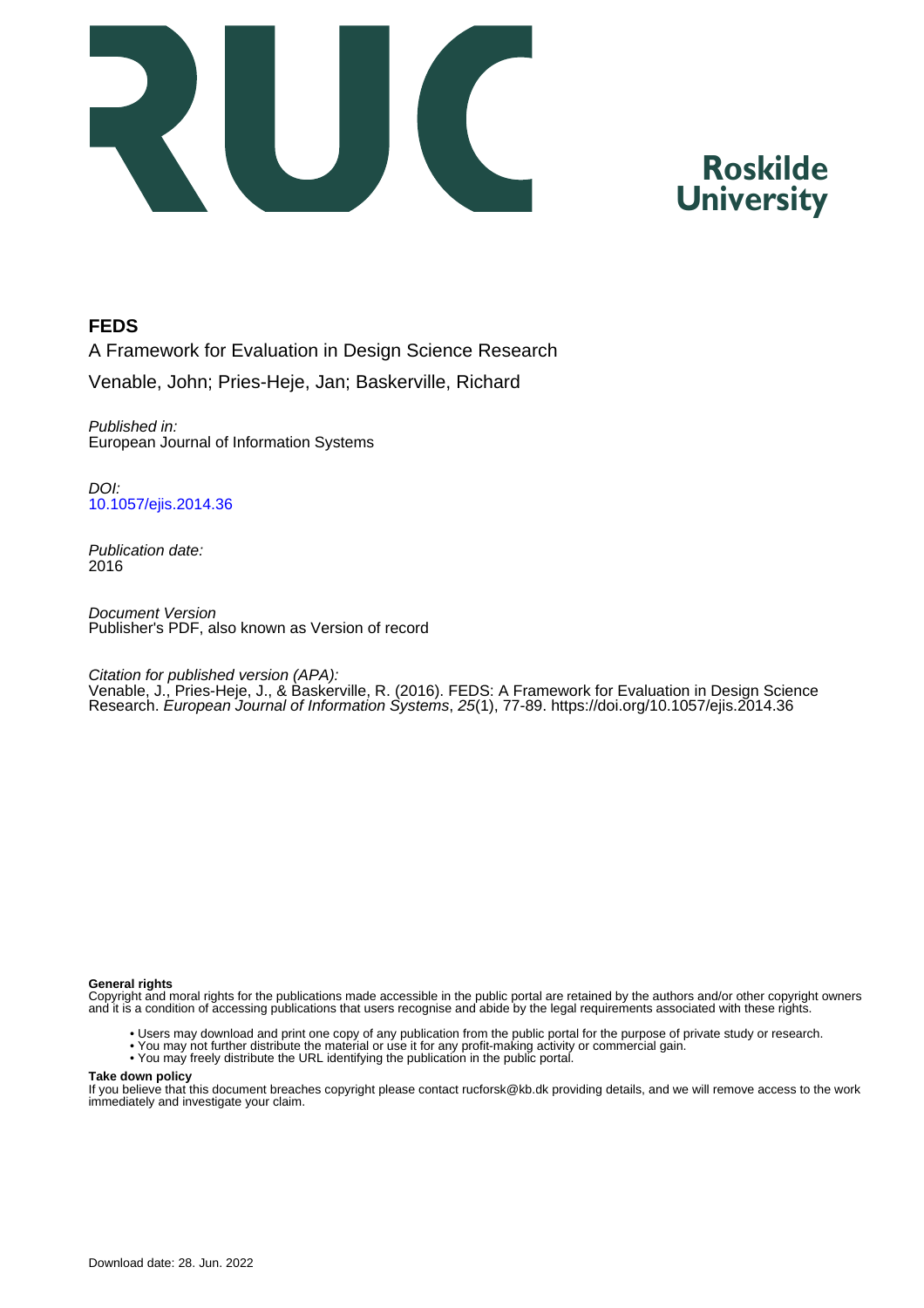RESEARCH ESSAY

# **Open**

# FEDS: a Framework for Evaluation in Design Science Research

John Venable<sup>1</sup>, Jan Pries-Heje<sup>2</sup> and Richard Baskerville<sup>1,3</sup>

<sup>1</sup> School of Information Systems, Curtin University, Perth, Western Australia, Australia; <sup>2</sup>Roskilde University, Roskilde, Denmark; <sup>3</sup>Georgia State University, Atlanta, Georgia, USA

Correspondence: John Venable, School of Information Systems, Curtin University, GPO Box U1987, Perth, WA 6845, Australia. Tel: +61 8 9266 7054; Fax: +61 8 9266 3076; E-mail: [j.venable@curtin.edu.au](mailto:j.venable@curtin.edu.au)

Abstract

Evaluation of design artefacts and design theories is a key activity in Design Science Research (DSR), as it provides feedback for further development and (if done correctly) assures the rigour of the research. However, the extant DSR literature provides insufficient guidance on evaluation to enable Design Science Researchers to effectively design and incorporate evaluation activities into a DSR project that can achieve DSR goals and objectives. To address this research gap, this research paper develops, explicates, and provides evidence for the utility of a Framework for Evaluation in Design Science (FEDS) together with a process to guide design science researchers in developing a strategy for evaluating the artefacts they develop within a DSR project. A FEDS strategy considers why, when, how, and what to evaluate. FEDS includes a two-dimensional characterisation of DSR evaluation episodes (particular evaluations), with one dimension being the functional purpose of the evaluation (formative or summative) and the other dimension being the paradigm of the evaluation (artificial or naturalistic). The FEDS evaluation design process is comprised of four steps: (1) explicate the goals of the evaluation, (2) choose the evaluation strategy or strategies, (3) determine the properties to evaluate, and (4) design the individual evaluation episode(s). The paper illustrates the framework with two examples and provides evidence of its utility via a naturalistic, summative evaluation through its use on an actual DSR project. European Journal of Information Systems (2016) 25(1), 77–89.

doi[:10.1057/ejis.2014.36](http://dx.doi.org/10.1057/ejis.2014.36); published online 11 November 2014

Keywords: Design Science Research; research methodology; information systems evaluation; utility evaluation; artefact evaluation; research design

The online version of this article is available Open Access

# Introduction

Evaluation of design artefacts and design theories is a central and critical part of Design Science Research (DSR) [\(March & Smith, 1995; Hevner](#page-13-0) et al, 2004; [Vaishnavi & Kuechler, 2004\)](#page-13-0). In DSR, evaluation is primarily concerned with evaluation of design science outputs, including Information Systems (IS) Design Theories ([Gregor & Jones, 2007](#page-13-0)) and design artefacts ([March & Smith, 1995\)](#page-13-0). Together with 'build', evaluation is one of two key activities that constitute DSR [\(March & Smith, 1995\)](#page-13-0). As other research paradigms (positivist, interpretivist, critical) do not design, develop, or 'build' new artefacts (else they would be DSR), design artefact and design theory evaluation are much more relevant, important, and specific to DSR than to other research paradigms. Evaluation is 'crucial' to DSR and requires researchers to rigorously demonstrate the utility, quality, and efficacy of a design artefact using well-executed evaluation methods [\(Hevner](#page-13-0) et al, 2004, pp. 82, 85). Designed artefacts must be analysed as to their use and performance as possible explanations for changes (and hopefully improvements) in the behaviour of systems, people, and organisations [\(Vaishnavi & Kuechler, 2004\)](#page-13-0).

Received: 28 October 2012 Revised: 14 October 2013 2nd Revision: 30 June 2014 Accepted: 26 August 2014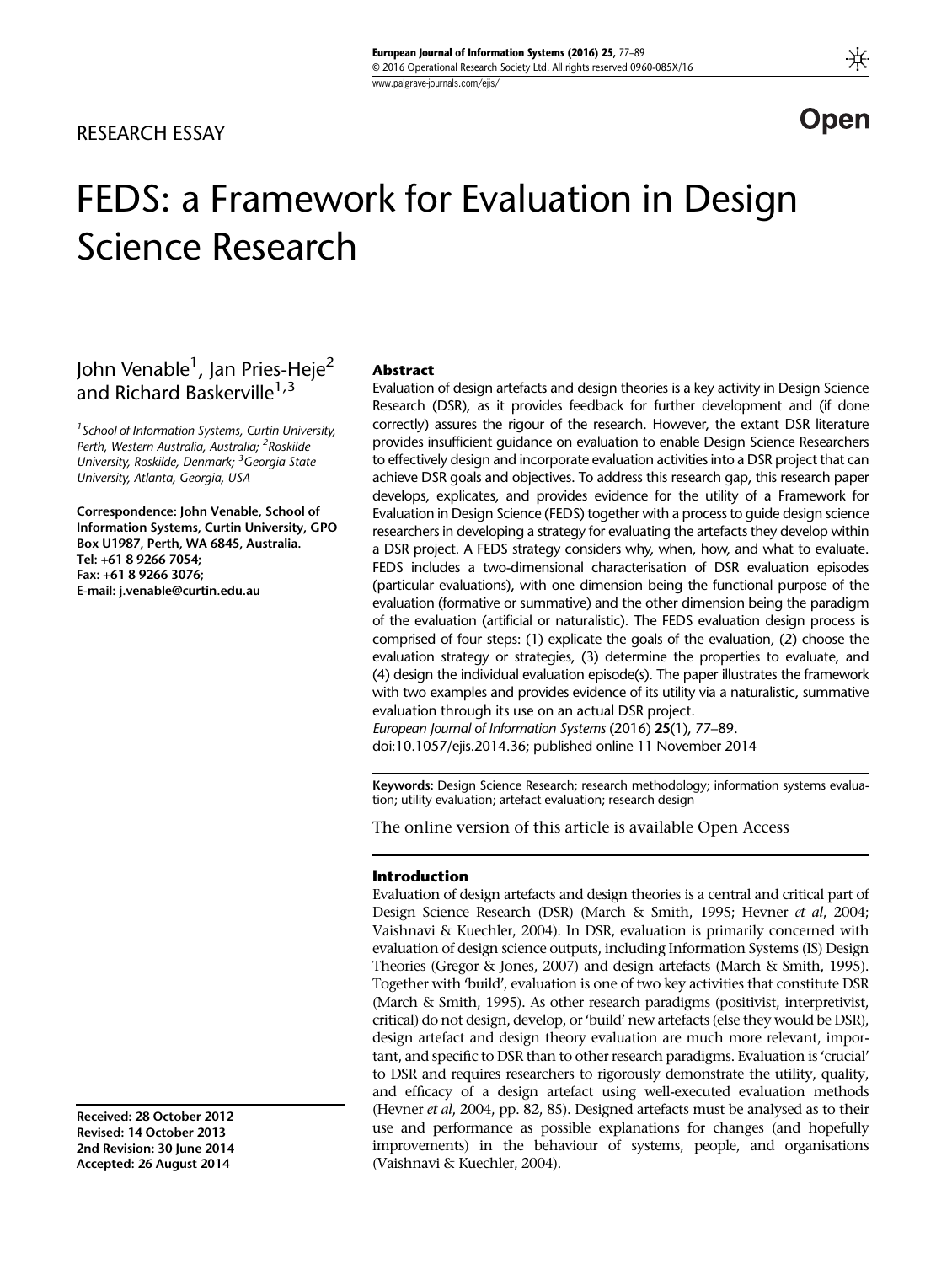As part of the design science process, evaluation may be tightly coupled with design itself. This tight linkage arises from the impact of evaluations on designer thinking, with the potentially rapid cycles of build and evaluate that sometimes constitute design itself.

Without sound evaluation, DSR must conclude with only theorising about the utility of design artefacts, that is, with an assertion that a new technology 'works' without any evidence that it does. Because its context includes research goals, evaluation in DSR has a broader purpose than in the 'ordinary' practice of design. In an ordinary design project without scientific aims, evaluation is focused on evaluating the artefact in the context of the utility it contributes to its environment [\(Hevner](#page-13-0) et al, 2004, call this the relevance cycle). In a design science project, evaluation must also regard the design and the artefact in the context of the knowledge it contributes to the knowledge base ([Hevner](#page-13-0) et al, 2004 call this the rigour cycle). Since such a build-and-evaluate cycle seeks to deliver both environmental utility and additional (new) knowledge, the evaluation approach not only needs to address the quality of the artefact utility, but also the quality of its knowledge outcomes. This dual purpose of evaluation means that, if DSR is to live up to its label as 'science', the evaluation should be relevant, rigorous, and scientific.

But how should such evaluations be designed and conducted as part of a DSR project? What strategies and methods should be used for evaluation in a particular DSR project? How can the evaluation be designed to be both effective (rigorous) and efficient (prudently using resources, including time)? The extant DSR literature identifies a variety of different evaluation methods (e.g., in Nunamaker et al[, 1990/1991; March & Smith, 1995](#page-13-0); [Hevner](#page-13-0) et al, 2004; [Vaishnavi & Kuechler, 2004](#page-13-0); [Venable,](#page-13-0) [2006](#page-13-0); [Peffers](#page-13-0) et al, 2008; [Gill & Hevner, 2013\)](#page-13-0), but provides precious little guidance for deciding what to evaluate and which evaluation methods to use or why, when, and how to use them to best conduct the evaluation component(s) of a DSR project or programme. Moreover, much of this existing literature assumes that only one kind of evaluation will be necessary to demonstrate both the artefact's utility, fitness, or usefulness (cf. [Gill & Hevner, 2013\)](#page-13-0), as well as any design principles or theory employed in the artefact's construction. Furthermore, the cyclical nature of many design science processes may demand different evaluations at different stages of progress. These gaps give rise to the following research question:

'What would be a good way to guide the design of an appropriate strategy for conducting the various evaluation activities needed throughout a DSR project?'

The research reported in this paper extends the authors' earlier work ([Pries-Heje](#page-13-0) et al, 2008; [Venable](#page-13-0) et al, 2012) to answer the above research question by (1) developing and (2) evaluating the utility of (a) a new, enhanced Framework for Evaluation in Design Science (FEDS), which revises the earlier framework dimensions and adds new concepts of evaluation strategies and trajectories, together with (b) a new evaluation design process for applying that framework. The FEDS framework and evaluation design process together can be used to support and guide DSR researchers (especially novice researchers) in the design of the evaluation component(s) of their DSR projects and programmes. The paper motivates, proposes, illustrates, and presents evaluations of the FEDS framework and evaluation design process.

The next section reviews selected literature on evaluation to further develop the research gap and research question introduced above and to provide a basis to inform the design of the FEDS Framework and Evaluation Design Process. Next, the subsequent two sections articulate the form and rationale for the FEDS Framework and Evaluation Design Process proposed in this paper. Following that, the subsequent two sections illustrate the framework by applying it to two examples from the DSR literature and describe a naturalistic summative evaluation of FEDS (through its use to guide the evaluation strategy choices made in a particular DSR project) to provide evidence of the utility of FEDS in practice. Finally, the last two sections discuss the findings, summarise the research, identify limitations, and give some suggestions for further research.

# Evaluation in the literature

[Remenyi \(1999\)](#page-13-0) identifies the two most important categories of evaluation as (1) formative vs summative evaluation and (2) ex ante vs ex post evaluation [\(Smithson &](#page-13-0) [Hirschheim, 1998](#page-13-0); [Stefanou, 2001; Irani & Love, 2002](#page-13-0); [Klecun & Cornford, 2005](#page-13-0)). Other evaluation categories regard (3) the distinctions between approaches and techniques, for example, quantitative vs qualitative approaches or subjective vs objective techniques [\(Remenyi, 1999\)](#page-13-0). Such categories distinguish the reasoning and strategies for evaluation including (1) why to evaluate, (2) when to evaluate, and (3) how to evaluate. Another important aspect is (4) what to evaluate: the properties of the evaluand to be examined during an evaluation (Stuffl[ebeam, 2003](#page-13-0)).

#### Why to evaluate: formative vs summative evaluation

The main distinction in why to evaluate is formative vs summative evaluation. This distinction does not arise in the innate qualities of the evaluation process, but rather inhabits the functional purpose of the evaluation. For example, an evaluation process that may have been formulated for summative purposes may also be put to use for formative purposes ([William & Black, 1996](#page-13-0)).

Formative evaluations are used to produce empirically based interpretations that provide a basis for successful action in improving the characteristics or performance of the evaluand. Formative evaluations focus on consequences and support the kinds of decisions that intend to improve the evaluand ([William & Black, 1996\)](#page-13-0).

Summative evaluations are used to produce empirically based interpretations that provide a basis for creating shared meanings about the evaluand in the face of different contexts. Summative evaluations focus on meanings and support the kinds of decisions that intend to influence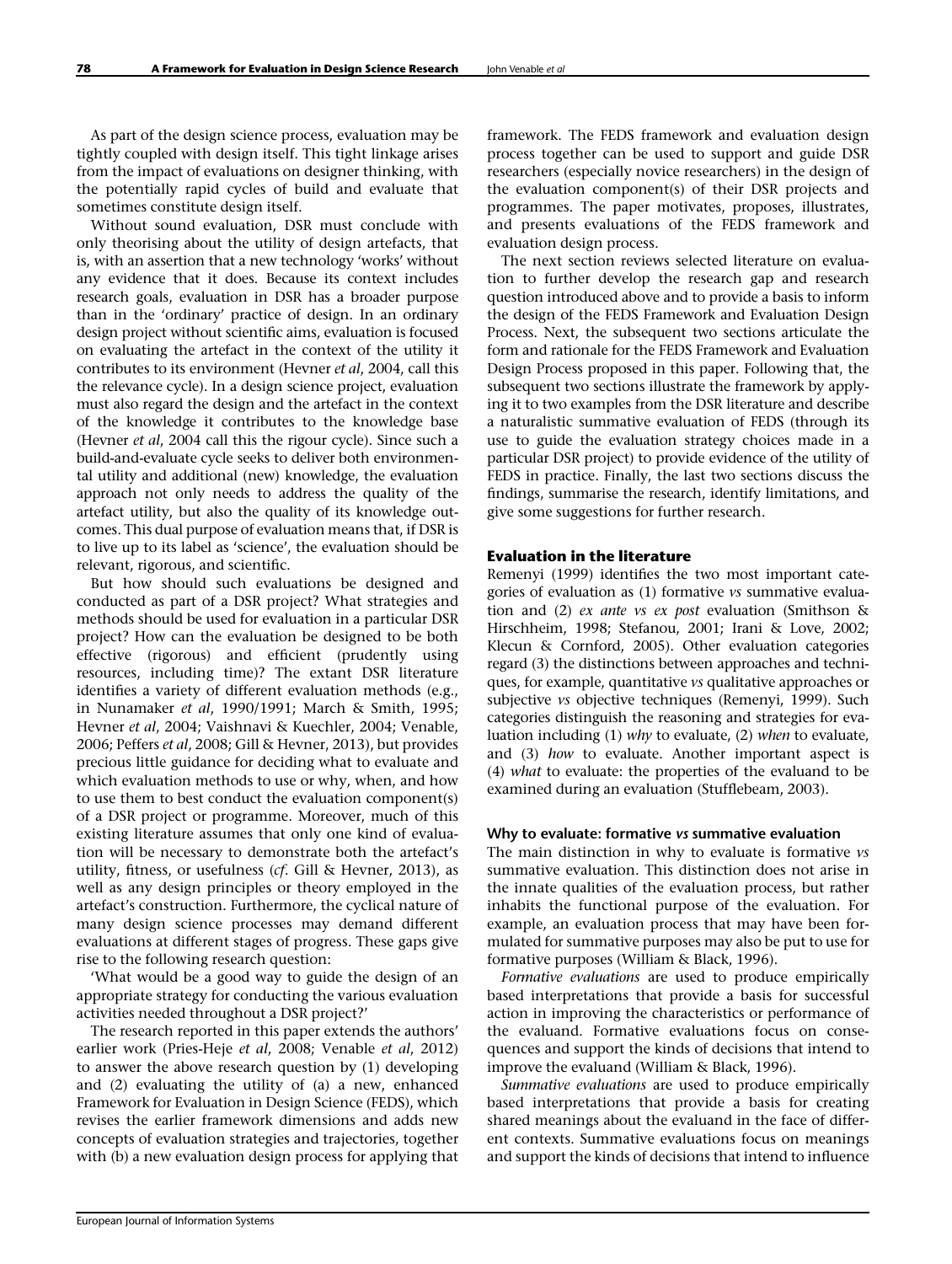the selection of the evaluand for an application ([William &](#page-13-0) [Black, 1996](#page-13-0)).

#### When to evaluate: ex ante vs ex post evaluation

The main distinction in when to evaluate is ex ante vs ex post evaluation. This distinction arises from the timing of the evaluation episodes. Formative evaluation episodes are often regarded as iterative or cyclical [\(William & Black,](#page-13-0) [1996](#page-13-0)) in order to measure improvement as development progresses. Summative evaluation episodes are more often used to measure the results of a completed development or to appraise a situation before development begins.

Ex-ante evaluation is 'the predictive evaluation which is performed in order to estimate and evaluate the impact of future situations' ([Stefanou, 2001,](#page-13-0) p. 206). For IS development, ex ante evaluation serves the purpose of deciding whether or not to acquire or develop a technology, or the purpose of deciding which of several competing technologies should be acquired or adopted. It happens before design and construction begins.

Ex post evaluation is an assessment of 'the value of the implemented system on the basis of both financial and non-financial measures' [\(Stefanou, 2001](#page-13-0), p. 206). Approaches to ex post evaluation in IS can be derived from [Symons](#page-13-0)' (1991) critical adaptation of the 'context, content and process' model developed for organisational change evaluation. Examples of variations include interpretive ([Stockdale & Standing, 2006](#page-13-0)) and critical ([Klecun &](#page-13-0) [Cornford, 2005](#page-13-0)) evaluation approaches.

In terms of timing, ex ante and ex post evaluations occupy the two extremes of an evaluation continuum, as shown in Figure 1. An ex ante evaluation regards candidate systems or technologies before they are chosen, acquired, implemented, designed, or constructed. An ex post evaluation regards a chosen and developed system or technology after it has been acquired, designed, constructed, or implemented [\(Klecun & Cornford, 2005\)](#page-13-0). Figure 1 illustrates how evaluations can also occur intermediately between ex ante and ex post. It may seem intuitive that ex post evaluations are always summative and ex ante and intermediate evaluations are always formative. However, ex ante and ex post refer only to timing. A summative evaluation may be required on an ex ante or intermediate basis (e.g., for continuation approval) and ex post evaluations may also have formative purposes.



Figure 1 Ex ante–ex post evaluation time continuum.

The distinctions of formative vs summative and ex ante vs ex post within the IS literature is focused on a particular system or technology to address a particular, situated problem. For the purpose of evaluation in DSR, we translate these concepts to address evaluating a new kind of artefact for addressing a kind of problem.

Why to evaluate: purpose and goals of evaluation in DSR A review of the DSR literature elaborates not just two, but (at least) six different (but related) purposes for the evaluation activity in DSR. First, one key purpose of evaluation in DSR is to determine how well a designed artefact or ensemble of artefacts achieves its expected environmental utility (an artefact's main purpose).

A second key purpose of evaluation is the substantiation of design theory in terms of the quality of the knowledge outcomes [\(Baskerville](#page-12-0) et al, 2007; [Kuechler & Vaishnavi,](#page-13-0) [2012](#page-13-0)), that is, to provide evidence that the theory leads to some developed artefact that will be useful for solving some problem or making some improvement.

Third, evaluation may also be concerned with comparative evaluation of the new artefact (or design theory) in comparison with other artefacts (or design theories) ([Venable, 2006](#page-13-0)) to determine whether the new artefact/ design theory makes an improvement on the state of the art.

A fourth purpose considers that utility is a complex, composite concept, which is composed of a number of different criteria beyond simple achievement of an artefact's main purpose. Together with style, the 'utility, quality, and efficacy of a design artifact must be rigorously demonstrated via well-executed evaluation methods. … artifacts can be evaluated in terms of functionality, completeness, consistency, accuracy, performance, reliability, usability, fit with the organization, and other relevant quality attributes' [\(Hevner](#page-13-0) et al, 2004, p. 85).

Fifth, an artefact may be evaluated 'for other (undesirable) impacts' ([Venable, 2006](#page-13-0)), otherwise known as side effects.

Sixth and finally, evaluation can further elaborate the knowledge outcomes by discerning why an artefact works or not ([Vaishnavi & Kuechler, 2004\)](#page-13-0).

#### Problems with evaluation

Evaluation in DSR is potentially fraught with problems. Potential errors include Type I and Type II errors, otherwise known as a false positive and a false negative ([Baskerville](#page-12-0) et al, 2007). In DSR, a false positive is a finding that a new artefact works (or its corresponding design theory is correct) when in fact the artefact does not work (or its corresponding design theory is incorrect). A false negative is a finding that a new artefact does not work (or its corresponding design theory is incorrect) when in fact the artefact does work (or its corresponding design theory is correct). [Baskerville](#page-12-0) et al (2007) analyse the evaluation process to identify a number of potential sources of errors, which they suggest be considered when designing and carrying out an evaluation in DSR. While they suggest the use of qualitative approaches for data gathering and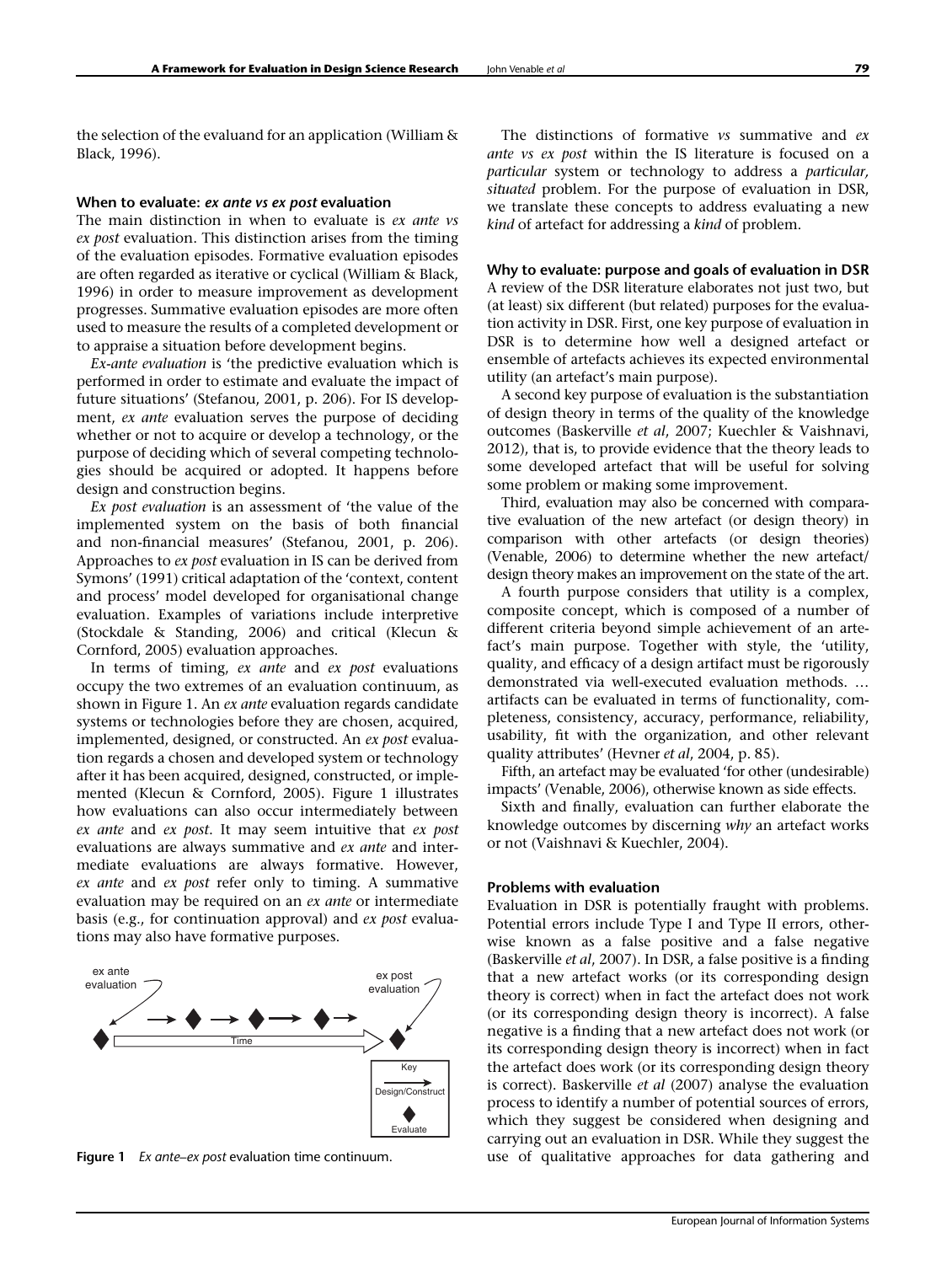<span id="page-4-0"></span>analysis for evaluation, they do not provide much further guidance. It also is not clear whether what they propose is appropriate for all kinds of artefacts.

# Summary of DSR evaluation literature

The above literature identifies a number of different purposes for evaluation in DSR, as well as a variety of different evaluation paradigms, methods, and activities. However, there is little or no guidance provided in how or why a DSR researcher can or should choose among the different paradigms or methods to achieve a DSR project's evaluation goals. This research gap in DSR has motivated this paper and the research question stated in the introduction, which is: 'What would be a good way to guide the design of an appropriate strategy for conducting the various evaluation activities needed throughout a DSR project?'

We draw and build upon the ideas from the above literature in the next section: The FEDS Framework for Evaluation in Design Science, which has the goal of helping to specifically guide DSR researchers in the design of an appropriate strategy and evaluation activities according to the needs of their DSR project or programme.

# The FEDS Framework for Evaluation in Design Science Research

As noted in the introduction, FEDS is designed to address the research question 'What would be a good way to guide the design of an appropriate strategy for conducting the various evaluation activities needed throughout a DSR project?' FEDS was designed to help DSR researchers, especially novices, decide on an appropriate strategy or strategies for evaluating the outcomes of the build activity in DSR. We also developed a process for using the framework in designing the particular evaluation research strategy. This section describes the FEDS framework itself, while the next section describes a process for using the framework.

We developed the FEDS framework analytically by looking at the different classifications of extant evaluation methods and relating them to the goals of evaluation in DSR. The goals are the varying objectives of evaluation while evaluation methods are the means. The framework provides a way to support evaluation research design decisions by creating a bridge between the evaluation goals and evaluation strategies. By providing a classification of evaluation strategies and relating strategies to goals, FEDS provides this bridge. Two important aspects or dimensions determined by the analysis above are (1) the functional purpose of the evaluation (formative or summative) and (2) the paradigm of the evaluation (artificial or naturalistic). These two dimensions form the basis of the FEDS framework.

#### Dimension 1: functional purpose of the evaluation

Why to evaluate: Formative and summative evaluations are distinguished by their functional purpose rather than any difference in the nature of the content of their evaluations. The functional purpose of formative evaluations is to help improve the outcomes of the process under evaluation.

The functional purpose of summative evaluations is to judge the extent that the outcomes match expectations, for example, certification, progress, or even the effectiveness of the process itself [\(William & Black, 1996\)](#page-13-0). Because the distinction is purposive, the mechanics of any particular evaluation activity may yield evidence that is useful both formatively and summatively. The formative and summative functional purposes of evaluations can be characterised as the ends of a continuum along which any evaluation might be located, as shown on the x-axis of the FEDS Framework in Figure 2. Towards the formative end, evaluations must provide a basis for successful action. Towards the summative end, evaluations must create a consistent interpretation across shared meanings (like standards or requirements). Stated simply, 'when formative functions are paramount, meanings are validated by their consequences, and when summative functions are paramount, consequences are validated by meanings' ([William & Black, 1996](#page-13-0), p. 545).

#### Dimension 2: paradigm of the evaluation study

How to evaluate: As introduced in the second section, a DSR evaluation method has a paradigm in a sense similar to scientific paradigms like positivism or interpretivism. While there are different ways to characterise such paradigms, the prescriptive and functional nature of design science demands a distinction that is more practical and less philosophical. For the second dimension of our framework, we adopt the distinction between artificial evaluation and naturalistic evaluation made by [Venable \(2006\)](#page-13-0) and place it along the y-axis of FEDS, as shown in Figure 2.

Artificial evaluation may be empirical or non-empirical (e.g., logical/rhetorical). It is nearly always positivist and reductionist, being used to test design hypotheses [\(Walls](#page-13-0) et al[, 1992](#page-13-0)). However, interpretive techniques may also be used to attempt to better understand why an artefact works or why it work. Even critical techniques may be used, but these generally supplement the main goal of



Figure 2 FEDS (Framework for Evaluation in Design Science) with evaluation strategies.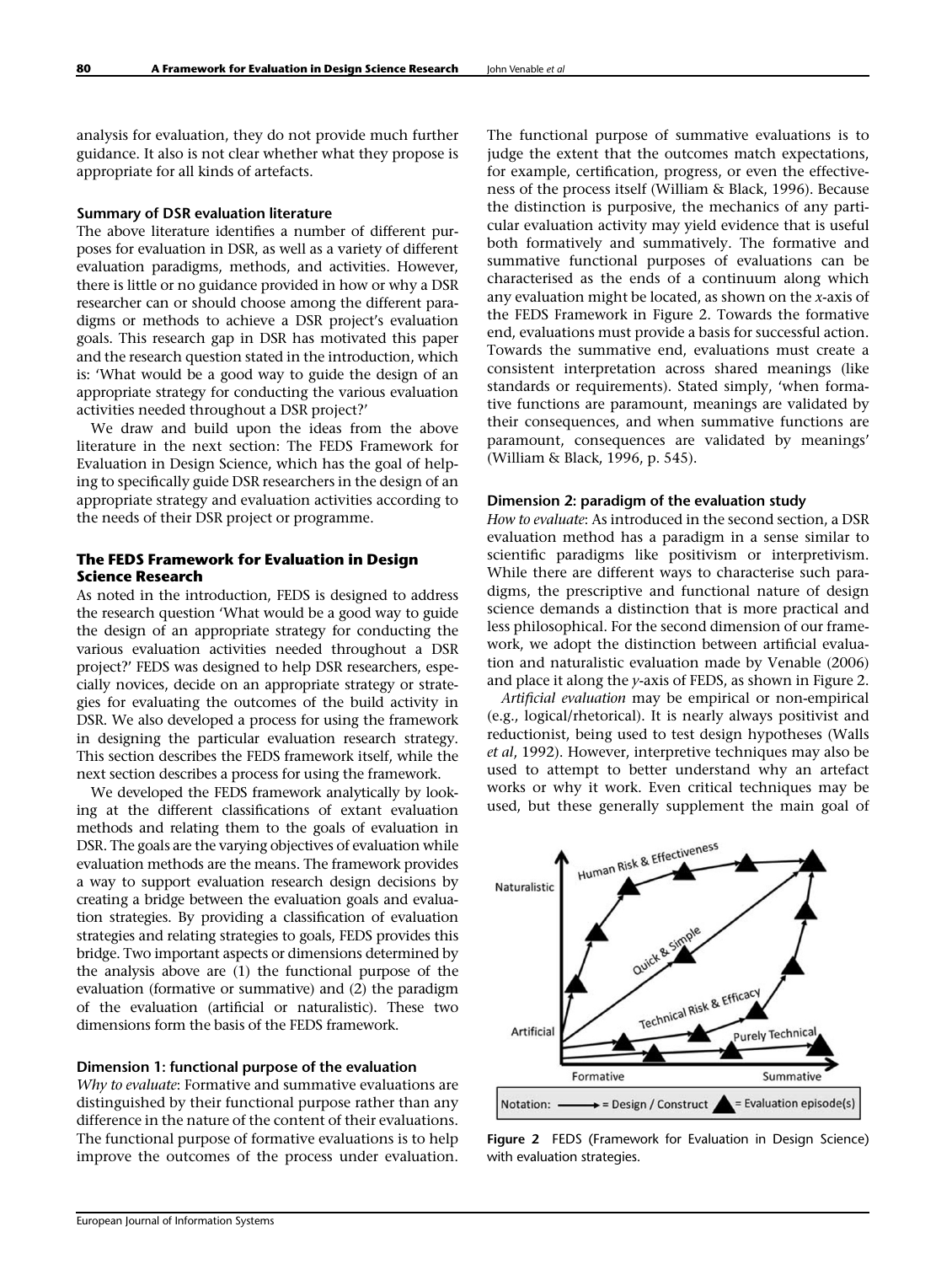proving or disproving the design theory and/or the utility of the DSR artefacts. Artificial evaluation includes laboratory experiments, simulations, criteria-based analysis, theoretical arguments, and mathematical proofs. The dominant scientific/rational paradigm brings to artificial evaluation the benefits of stronger scientific reliability in the form of better repeatability and falsifiability [\(Gummesson, 1988\)](#page-13-0).

Naturalistic evaluation explores the performance of a solution technology in its real environment, typically within an organisation. By performing evaluation in a real environment (i.e., real people, real systems, and real settings, [Sun & Kantor, 2006\)](#page-13-0), naturalistic evaluation embraces all of the complexities of human practice in real organisations. Naturalistic evaluation is always empirical and tends towards interpretivism, but may be positivist and/or critical. Naturalistic evaluation methods typically include case studies, field studies, field experiments, surveys, ethnography, phenomenology, hermeneutic methods, and action research. The dominant interpretive paradigm brings to naturalistic DSR evaluation the benefits of stronger internal validity [\(Gummesson, 1988\)](#page-13-0).

On the one hand, artificial evaluation is often the simplest, most straightforward, and least costly form of evaluation. It often affords very precise language in its findings. Since it usually controls for the obvious confounding variables, it is less susceptible to misinterpretation and bias. Naturalistic evaluation can be difficult (and costly), partly because it must disentangle the effects of many confounding variables in a real world setting. To the extent that naturalistic evaluation is affected by confounding variables or misinterpretation, evaluation results may not be precise or even truthful about an artefact's utility or efficacy in real use.

On the other hand, artificial evaluation involves reductionist abstraction from the natural setting (in order to assure rigour in its assessment of efficacy of the technology artefact) and is necessarily unrealistic in the sense that it fails to adhere to one or more of the three realities (i.e., unreal users, unreal systems, or unreal problems) of [Sun &](#page-13-0) [Kantor \(2006\)](#page-13-0). To the extent that an artificial evaluation setting is unreal, evaluation results may not correspond to real use. In contrast, naturalistic evaluation offers more critical face validity and also assures more rigorous assessment of the effectiveness of the artefact.

The two dimensions (that can be seen as the  $x$ - and  $y$ axis in [Figure 2](#page-4-0)) are fully orthogonal to each other. Both naturalistic and artificial evaluation methods can be used for formative and/or summative evaluations, with the advantages and disadvantages described above.

Generally evaluation progresses from a state of no evaluation having been conducted at the origin towards a more comprehensive and rigorous (in the sense of evaluating more fully and realistically) in the upper right corner. The chronological progression through formative evaluations to more summative evaluation represents the purpose, peculiar to DSR, to rigorously consider the quality of the knowledge outcomes. The increasing use of more summative evaluations enables comparison of research outcomes with research expectations (testing the design theory). The chronological progress through artificial evaluations to more naturalistic evaluation represents a similar, but subtly different purpose. The increasing use of more naturalistic evaluations improves the quality of the knowledge outcomes concerning the artefact's effectiveness in real use, as the artefact increases in quality and the risks become low enough for real use by real users.

While evaluation typically progresses from the lower left to the upper right of [Figure 2](#page-4-0), there are many paths or trajectories that may be followed in conducting a number of evaluation episodes, that is, specific evaluation activities of specific evaluands using a specific evaluation method. A planned trajectory of evaluations that is appropriate for the circumstances of a particular DSR project is an evaluation strategy. But what different evaluation strategies are there and how should one choose one? The next section answers this question by showing prototypical strategies and discussing why one would want to choose one (or more) of them.

#### Evaluation strategies

When to evaluate, for what purpose, and how: The pathway or trajectory sought and followed in a DSR project or programme may differ according to the needs and resources available to the DSR project/programme. This gives rise to different strategies. Each strategy operates as a progression that proceeds from the origin of the evaluation framework towards some final summative evaluation that concludes the DSR project or programme. Our analysis identified four different possible strategies (others may be possible), as shown in [Figure 2.](#page-4-0) The strategies we identified include the Quick & Simple strategy, the Human Risk & Effectiveness evaluation strategy, the Technical Risk & Efficacy evaluation strategy, and the Purely Technical Artefact strategy. The triangles in [Figure 2](#page-4-0) show evaluation episodes or where the evaluations occur in the strategy. The number of triangles and their placement along any particular strategy's trajectory in [Figure 2](#page-4-0) are indicative only; they may (and should) vary according to the needs of a particular DSR project/programme. Furthermore, any planned strategy may need to be revised during the course of a particular DSR project or programme.

The Quick & Simple strategy conducts relatively little formative evaluation and progresses quickly to summative and more naturalistic evaluations. The evaluation trajectory of this strategy includes relatively few evaluation episodes (perhaps even only one summative evaluation at the end). Such a strategy is low cost and encourages quick project conclusion, but may not be reasonable in the face of various design risks.

The Human Risk & Effectiveness evaluation strategy emphasises formative evaluations early in the process, possibly with artificial, formative evaluations, but progressing quickly to more naturalistic formative evaluations. Near the end of this strategy more summative evaluations are engaged, which focus on rigorous evaluation of the effectiveness of the artefact, that is, that the utility/benefits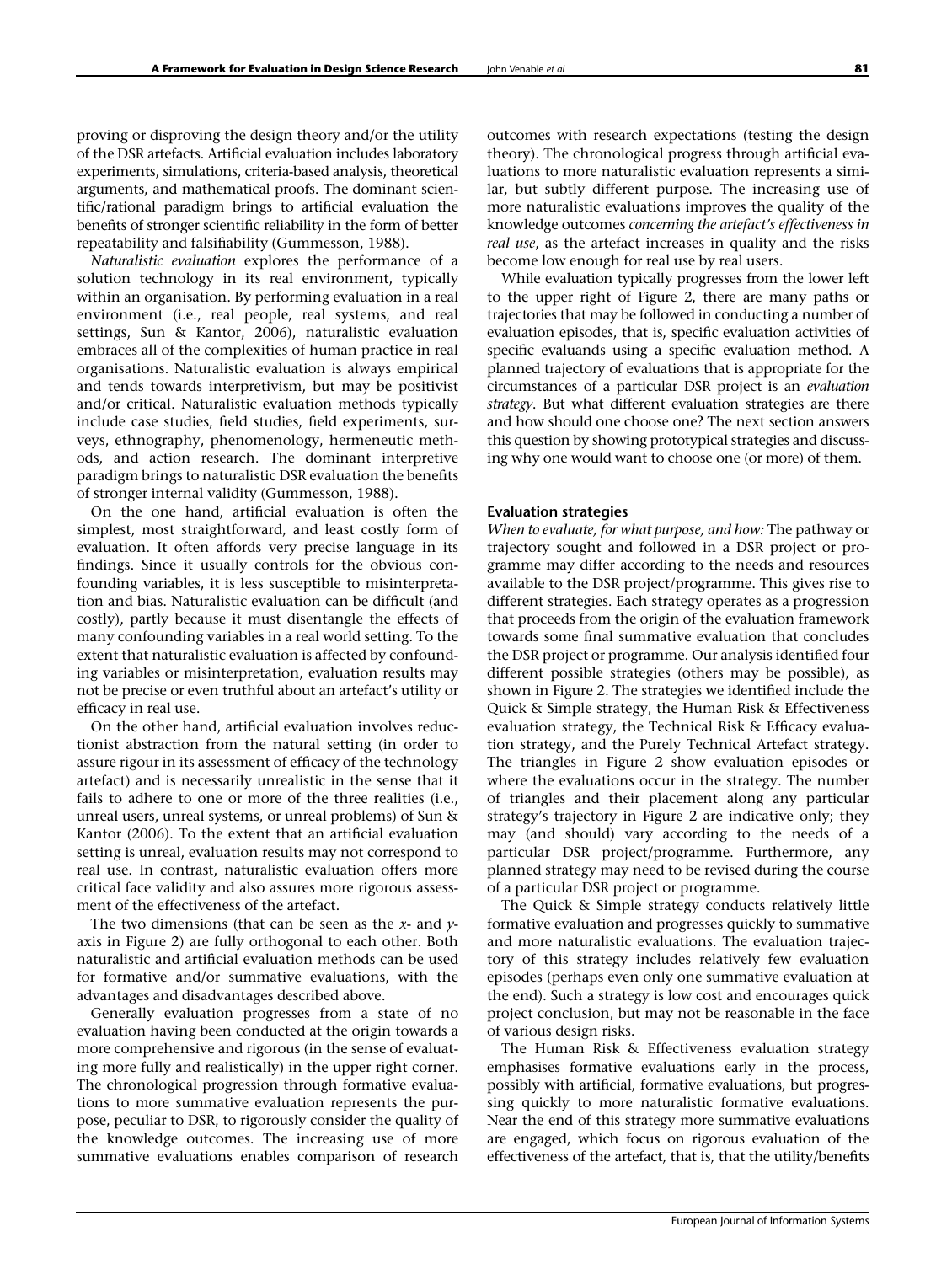<span id="page-6-0"></span>of the artefact will continue to accrue even when the artefact is placed in operation in real organisational situations and over the long run, despite the complications of human and social difficulties of adoption and use.

The Technical Risk & Efficacy evaluation strategy emphasises artificial formative evaluations iteratively early in the process, but progressively moving towards summative artificial evaluations. Artificial summative evaluations are used to rigorously determine efficacy of the artefact, that is, that the utility/benefits derived from the use of the artefact are due to the artefact, not due to other factors. Near the end of this strategy more naturalistic evaluations are engaged.

A fourth strategy, the Purely Technical strategy is used when an artefact is purely technical, without human users, or planned deployment with users is so far removed from what is developed to make naturalistic evaluation irrelevant. This strategy is similar to the Quick & Simple strategy, but favours artificial over naturalistic evaluations throughout the process, as naturalistic strategies are irrelevant to purely technical artefacts or when planned deployment with users is far in the future.

Table 1 summarises the relevant circumstances when we might select each of the four strategies.

The evaluation strategies described above are prototypical ways to address particular goals. However, it is possible that multiple, different goals might call for more than one strategy or a combined, hybrid evaluation strategy. For example, a new kind of hospital technology might be developed that would notify an emergency room physician of a patient's need for urgent care along with notifying the patient's usual physician – with a goal of generating interaction between the two physicians. Two different goals are involved: one is the operating utility of the new technical artefact and the other is the utility in the new social behaviour. A hybrid evaluation strategy might begin with a purely technical strategy in order to develop knowledge about the new kind of artefact itself. Once the hospital artefact is proved operational, the evaluation strategy might shift to one of human risk and effectiveness in order to develop knowledge about new kinds of social behaviour among the physicians.

This example also illustrates the need for a DSR-projectspecific evaluation strategy. Unlike a design setting in which the only goals are the utility of the artefact and its effects on social behaviour, such a DSR setting adds further goals for contributing rigorously developed knowledge about this new kind of artefact and its effects on its environment.

#### An evaluation strategy choice process for DSR

On the basis of the framework above we can derive a fourstep process for choosing an approach for a particular DSR project. The four steps we propose are: (1) explicate the goals of the evaluation, (2) choose the evaluation strategy or strategies, (3) determine the properties to evaluate, and (4) design the individual evaluation episode(s).

| DSR evaluation<br>strategies        | Circumstance selection criteria                                                                                                                       |  |  |
|-------------------------------------|-------------------------------------------------------------------------------------------------------------------------------------------------------|--|--|
| Quick & Simple                      | If small and simple construction of design, with<br>low social and technical risk and uncertainty                                                     |  |  |
| Human Risk &<br>Effectiveness       | If the major design risk is social or user oriented<br>and/or                                                                                         |  |  |
|                                     | If it is relatively cheap to evaluate with real users<br>in their real context<br>and/or                                                              |  |  |
|                                     | If a critical goal of the evaluation is to rigorously<br>establish that the utility/benefit will continue in<br>real situations and over the long run |  |  |
| Technical Risk &<br>Efficacy        | If the major design risk is technically oriented<br>and/or                                                                                            |  |  |
|                                     | If it is prohibitively expensive to evaluate with<br>real users and real systems in the real setting<br>and/or                                        |  |  |
|                                     | If a critical goal of the evaluation is to rigorously<br>establish that the utility/benefit is due to the<br>artefact, not something else             |  |  |
| <b>Purely Technical</b><br>Artefact | If artefact is purely technical (no social aspects)<br>or artefact use will be well in future and not<br>today                                        |  |  |

#### Step 1: explicate the goals

There are at least four possibly competing goals in designing the evaluation component of DSR. Some goals are more relevant at different stages of a DSR project.

Rigour: Rigour in DSR has two senses. The first sense is in establishing that it is the artefact instantiation that causes an observed outcome and only the artefact, not some confounding independent variable or circumstance (efficacy). The second is in establishing that the artefact instantiation works in a real situation (effectiveness). Artificial evaluation will likely be most appropriate for rigorously evaluating the former, while naturalistic evaluation will likely be most appropriate for rigorously evaluating the latter. Summative evaluation provides the greatest rigour in the evaluation and hence the reliability of the knowledge developed. Summative evaluations usually (but not always) occur at the end of an evaluation trajectory or strategy, that is, with (an) evaluation episode(s) towards the end of the arrows and the larger triangles in [Figure 2](#page-4-0). Possibly more than one summative evaluation episode may be required to evaluate different artefacts or their aspects or to provide stronger evidence (e.g., of their utility in different contexts).

Uncertainty and risk reduction: Formative evaluation is particularly important when design uncertainties are significant and is a key way to reduce risks due to design uncertainties. As discussed earlier, risks may be identified as human social/use risks (i.e., risks that the artefact will not fit well into the use or social situation and therefore not work or cause further problems) and technical risks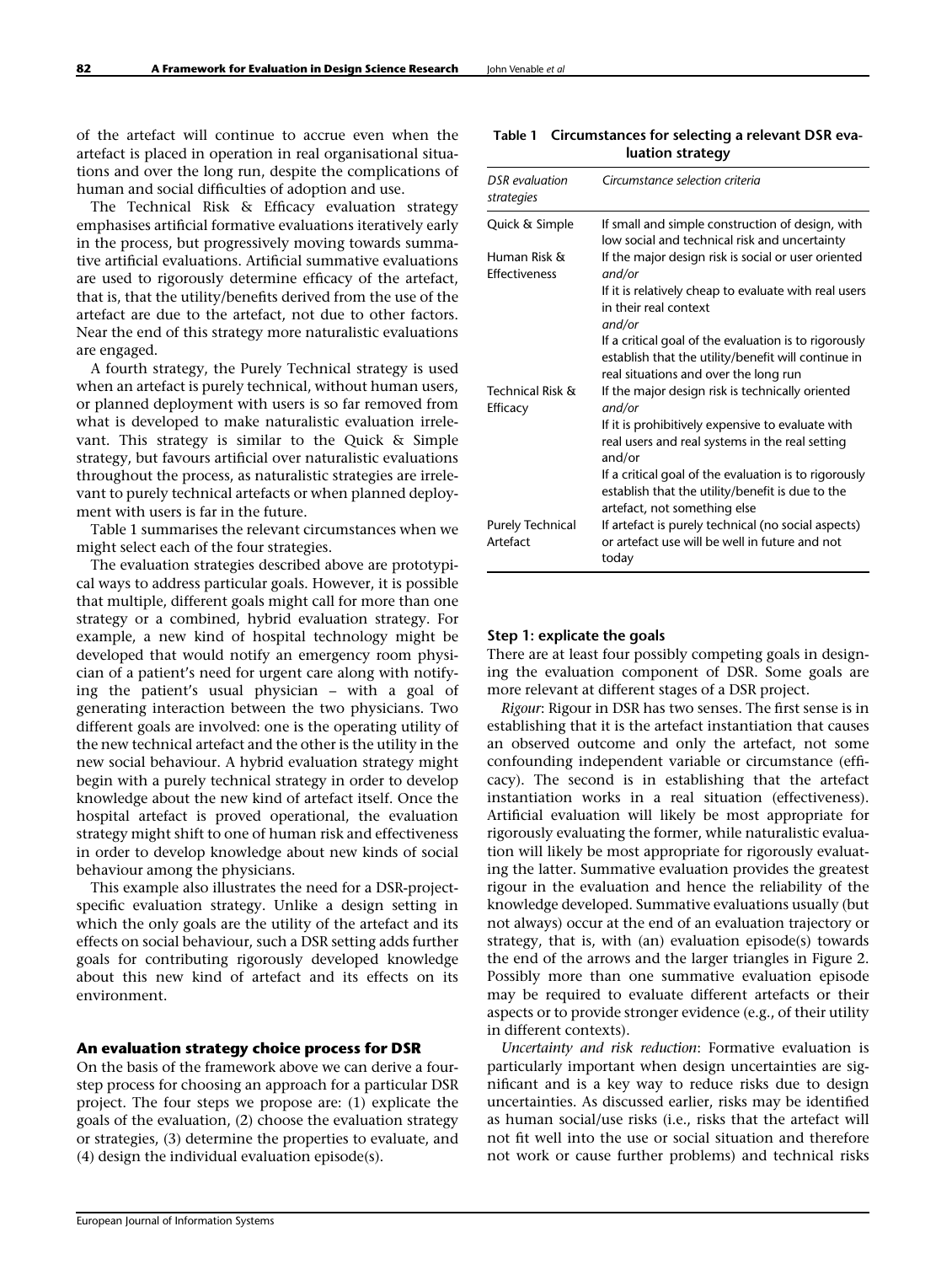(i.e., risks that the technology cannot be made to function). Formative evaluations should be conducted as early as practicable in an evaluation trajectory or strategy, that is, with (an) evaluation episode(s) towards the beginning of the arrows in [Figure 2.](#page-4-0) Identifying difficulties and areas for improvement as early as possible, so as to influence and improve the design of the artefact supports development of a higher quality (more effective, efficient, etc.) artefact and also reduces costs by resolving uncertainties and risks earlier.

Ethics: Especially in the evaluation of safety critical systems and technologies, the evaluation should address potential risks to animals, people, organisations, or the public, including future generations. More rigorous evaluations may become a goal depending on such risks. In addition, the evaluation activity itself should not put stakeholders at risk. Formative evaluation may reduce later risks, both during the evaluation to research participants and after evaluation to users of the research results. However, summative evaluation (perhaps in combination with formative evaluation) is the best way to ensure the rigour that reduces risk to the eventual users of the artefacts and knowledge resulting from DSR.

Efficiency: Efficient evaluation balances the above goals of the evaluation against the resources available for the evaluation (e.g., time and money). Formative evaluation of design artefacts can reduce costs by evaluating before incurring the costs of instantiation and theory specification in a prudent way. In general, naturalistic evaluation takes longer and will be more costly than artificial evaluation. Specific methods of evaluation are also less costly, with non-empirical (which are artificial) evaluation methods often having large savings.

Step 2: choose a strategy or strategies for the evaluation On the basis of the goals of the evaluation, one or more strategies may be more appropriate for the evaluation. [Figure 2](#page-4-0) and [Table 1](#page-6-0) describe the strategies and when we might select each of them. Each strategy implies a decision about why, when, and how to evaluate. For example, for a socio-technical artefact with major uncertainties about social and use issues, but also with a strong need to rigorously establish long-term effectiveness in real use, the Human Risk & Effectiveness strategy would be most appropriate. In particular, at this step, we should consider the following heuristics for choosing an evaluation strategy.

(1) Evaluate and prioritise design risks, understood as potential problems that the design may face. If the major design risk is social or user-oriented, for example, related to whether the design fulfils a need or solves a problem, then pursue a Human Risk & Effectiveness strategy. If the major design risk is technically oriented, for example, whether a specific technology may work as perceived in the design, then pursue a Technical Risk & Efficacy strategy, for example, start with a laboratory experiment to clarify the boundaries of the technology.

- (2) Evaluate how costly it would be to evaluate with real users and real systems in the real setting. If it is relatively cheap to have real users in their real context (setting) then pursue a Human Risk & Effectiveness strategy. By relatively cheap we mean that it is relative to the resources available in the project. A novice design science researcher may have enough time to engage with real users and contexts, but very limited development or other resources available. In this case it may be best to evaluate the design using a simple and cheap prototype first. If on the other hand, there is enough money available but relatively little time, then a Human Risk & Effectiveness strategy may buy speed for money. For example, the research project might engage and pay for the use of a usability lab. If it is too expensive to evaluate with real users and real systems in the real setting, where costly can either mean in terms of money or in terms of health or life, then pursue a Technical Risk & Efficacy strategy.
- (3) Evaluate whether the artefact being developed is purely technical (not used by or affecting people) or the need or problem addressed by the design exists today or will only be deployed relatively far in the future. If the artefact is purely technical or the need to deploy the artefact exists well in the future and not today, then the Purely Technical strategy may be best for evaluation. The rationales behind this are that there is no need for human use or that real users and a real setting are not accessible (or they do not exist). Hence naturalistic evaluation is impossible.
- (4) Evaluate whether the construction of the design is small and simple or large and complex. If small and simple construction, without other risks above, then construct and go directly to the Quick & Simple strategy.

#### Step 3: determine the properties to evaluate

The next step in strategy formulation regards what to evaluate. It entails choosing the general set of features, goals, and requirements of the artefact (design and/or instantiation) that are to be subject to evaluation.

The detailed selection of the properties is necessarily unique to the artefact, its purpose(s), and its situation during evaluation. Each artefact, within its situation, will have idiographic practical requirements that operationalise the general design theories under consideration. Different authorities have set out a wide variety of generic goals and criteria that constitute potential evaluand properties. While an encyclopaedic review is not possible in this paper, [Table 2](#page-8-0) illustrates four examples of such generic properties available for adaptation in DSR evaluation.

The framing of evaluand properties is very much dependent on the goals of the DSR project itself. For example, if the evaluand is an invoicing system governing a warehouse pick list, the [Sun & Kantor \(2006\)](#page-13-0) cross-evaluation model would be useful. If the evaluand is an artefact embodying a security awareness training methodology,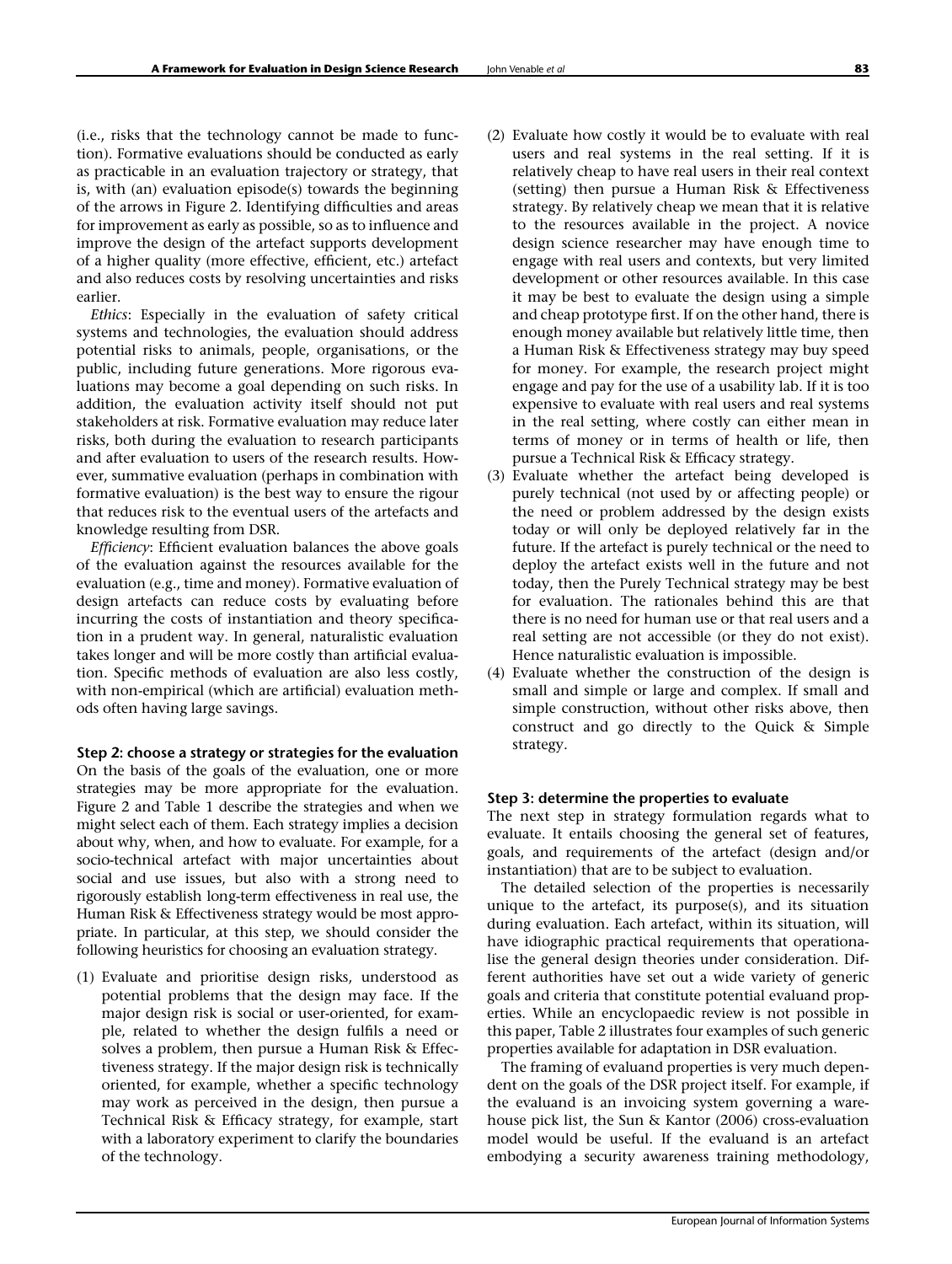<span id="page-8-0"></span>

| Sun & Kantor (2006)<br>Adapting levels of granularity                                                                                                                                     | Stufflebeam (2003)<br>Adapting context, input,<br>process, and product                                  | Mathiassen et al (2000,<br>based on the ISO standard 9126)<br>Adapting criteria as design goals                                                                      | Smithson & Hirschheim<br>(1998)<br>Adapting both rationality<br>and understanding                                                                                                         |
|-------------------------------------------------------------------------------------------------------------------------------------------------------------------------------------------|---------------------------------------------------------------------------------------------------------|----------------------------------------------------------------------------------------------------------------------------------------------------------------------|-------------------------------------------------------------------------------------------------------------------------------------------------------------------------------------------|
| (1) Whether the individual item<br>was retrieved<br>(2) Whether the task-at-hand was<br>completed, and<br>(3) Whether the completed task<br>had a valuable impact on the<br>goals-at-hand | Context: Goals<br>Input: Strategy<br>Process: Work plan<br><b>Product: Outcomes</b><br>and side effects | Useable,<br>Secure,<br>Efficient,<br>Correct,<br>Reliable,<br>Maintainable,<br>Testable,<br>Flexible,<br>Comprehensible,<br>Reusable,<br>Portable, and Interoperable | Rationality-efficiency: Quality assurance<br>Rationality-effectiveness: Cost-benefit, User<br>satisfaction, Resource utilisation<br>Understanding: Social action,<br>cognitive Psychology |

|  |  |  |  |  |  | Table 2 Examples of possible generic artefact properties |
|--|--|--|--|--|--|----------------------------------------------------------|
|--|--|--|--|--|--|----------------------------------------------------------|

then the CIPP model (Stuffl[ebeam, 2003\)](#page-13-0) could provide an excellent framework for the evaluand properties of interest. If the evaluand is a specification for a complex piece of software, an adaptation of the ISO 9126 standard might provide properties for evaluation [\(Mathiassen](#page-13-0) et al, 2000). ISO 9126 is a standard for measuring quality that provides a quality model with six overall dimensions: functionality, reliability, usability, efficiency, maintainability, and portability. Under each dimension in the ISO 9126 quality model, there are two to five properties that can be used for evaluation. For example, under the maintenance dimension, we find analysability, changeability, stability, and testability, which can be used to define evaluand properties. If the evaluand is a design for, or artefact embodying, an information system, then the Smithson–Hirschheim properties framework (1998) is an example of a framework for evaluating the evaluand properties of interest.

More concretely, at this step we should consider the following heuristics for choosing evaluation properties.

- (1) Frame potential evaluands. In doing so we can use Table 2 for inspiration. The outcome of the framing will be a list of potential evaluands.
- (2) Align candidate evaluands with the goals explicated in Step 1. Consider each potential evaluand and ask whether and to what extent it will contribute to achieving the explicated goals.
- (3) Consider the strategy chosen in Step 2. If we are following a more naturalistic strategy, your evaluands should reflect that. If we are early in the formative stage, the evaluands should reflect the risks we are trying to limit and we should aim at fewer evaluands than if we are later in a summative stage.
- (4) Choose evaluands based on the above heuristics (1)–(3).

#### Step 4: design the individual evaluation episode(s)

Having chosen a strategy or strategies and determined what properties of the artefact to evaluate, the actual evaluations need to be designed. Considering [Figure 2](#page-4-0),

this step would establish what the episodes (triangles) on the figure will entail for the particular DSR project's/ programme's evaluation strategy. At this step, we should consider the following heuristics for designing the individual episode.

- (1) Identify and analyse the constraints in the environment. What resources are available – time, people, budget, research site, etc.? What resources are in short supply and must be used sparingly?
- (2) Prioritise the above contextual factors to determine which aspects are essential, more important, less important, nice to have, and irrelevant.
- (3) Decide a plan including determination of how many evaluation episodes there will be as well as when particular evaluation episodes will be conducted and in what way. Hence the outcome is: Who? Is doing what? When?

The ordering of the four steps may easily shift and iterate depending on the situation. For example, evaluand properties may have to be considered early because these could affect the functional purpose or paradigm choices. The features or content properties for evaluation of IS designs and artefacts are too diverse to enumerate here. This diversity makes universal criteria problematic, for example, because the artefacts might be either a process or a product. We must allow for different ways to frame the relevant properties of the evaluand. For example, the evaluators may choose to focus on quality criteria. There are many different perspectives to defining the notion of quality ([Garvin, 1987](#page-13-0)). Quality is often measured in ways that reflect differences in the quantity or state of some product attribute. Another example might focus instead on measures of success [\(DeLone & McLean, 1992\)](#page-13-0).

# Two illustrations of evaluation strategies in the IS DSR literature

To better understand the FEDS framework, we have selected two examples from the IS literature that illustrate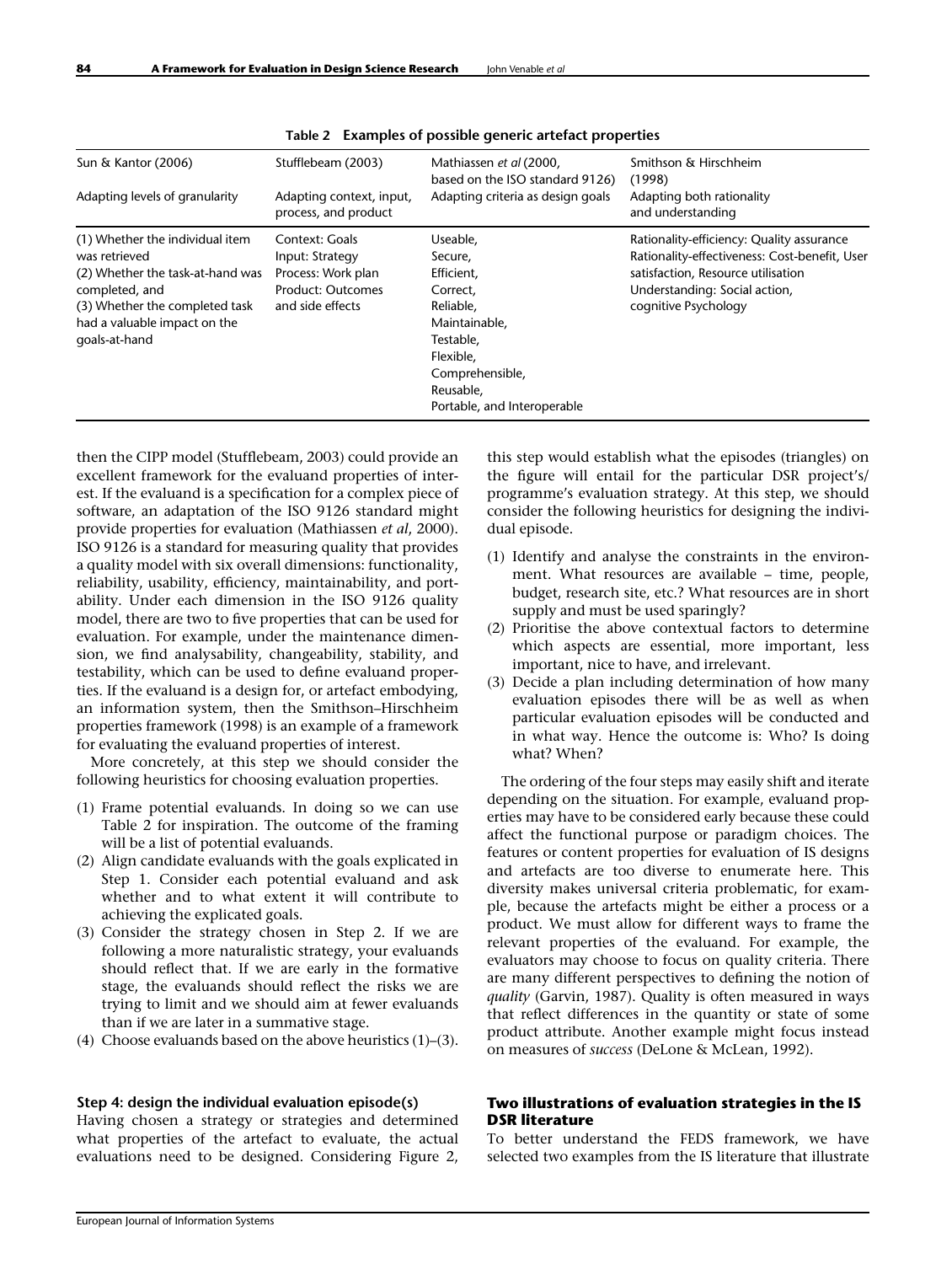two quite different choices of evaluation strategies. Each illustration has four subsections: (1) description, (2) characterisation using FEDS, (3) analysis, and (4) suggestions for improvement, in that order. Suggestions for improvement are not meant to be critical, but to highlight what might have been improved if the framework presented in this paper had been used.

# Quick & Simple example

Description: Albert et al [\(2004\)](#page-12-0) developed a model called GIST (Gather-Infer-Segment-Track) that can guide the design and subsequent management of web-based systems. GIST is in itself a design product that incorporates a process: 'Gather' before 'Infer', and so on. To evaluate the GIST artefact, Albert et al 'observe whether the redesign of the Web site in the business organization resulted in identification of business leads …' (p. 164). The website being redesigned was in a Fortune 50 company. GIST was applied and the authors '… suggested some design improvements …' (pp. 175–176). 'This resulted in a tremendous improvement …' (p. 176) and overall 'the company considers its new Web site investment and application of GIST a huge success' (p. 178).

Characterisation using FEDS: Albert et al [\(2004\)](#page-12-0) apparently followed a Quick & Simple evaluation strategy. The evaluands in this case were the website development process and the website management process. The artefacts/evaluands were evaluated summatively, after the design artefacts were developed. A naturalistic evaluation assessed the improvement made by using the methods on an existing website in a Fortune 50 company. The evaluation was naturalistic in that it was conducted using a real system (the real methods) in a real organisation facing real problems. The properties under evaluation were potential improvements. The evaluation was interpretive with unspecified informants in the company reporting GIST to be a 'huge success'.

Analysis: The Quick & Simple directly summative and naturalistic strategy used by Albert et al is one that potentially has a high risk of failing if the evaluation goes bad, but provides the fastest evaluation of effectiveness in real use (real users, real system, with real problems to be solved). A modest assessment of the relative efficacy of the methods is also obtained because the website is improved, presumably in comparison to whatever (unstated) method was used previously.

Suggestions for improvement: While the Quick & Simple strategy, which moves quickly towards a summative naturalistic evaluation, is high risk if the evaluation goes bad, the paper does not report other formative evaluation episodes that the authors may (or may not) have used along the way to reduce risk. For example, their strategy might have started with a formative evaluation aiming for a Human Risk & Effectiveness strategy where the risk of failure is reduced in the formative evaluation, but we have no way to know. Ultimately, the authors are able to make a strong (rigorous) statement about utility (huge success) because they have put their system to a real test. Even so, a more rigorous collection and analysis of the perceived utility from the stakeholders would have provided even stronger evidence. No evidence is provided about other properties, such as ease of use, time and effort required, or ease of learning of the artefacts.

## Technical risk & Efficacy example

Description: Addressing the problem of effective distribution of information, Zhao et al [\(2000\)](#page-13-0) examine conventional mailing lists and use the result of that examination to propose a new workflow mechanism. The design consists of the proposal of two new information distribution methods and an extension to existing information filtering algorithms. The paper does not develop a technology artefact as such, but proposes one (or more).

Characterisation using FEDS: A Technical Risk & Efficacy strategy were clearly used in this case. The artefact/evaluand developed was not instantiated, but was instead designed for two methods and an algorithm (also a kind of method). The evaluation is therefore clearly formative. The evaluation experiment was also artificial in that it used 'a very simple data set based … an example Seminar Announcement' (p. 67), an imaginary example created specifically for the purpose of the evaluation, which means the evaluation did not involve a real task (although it did involve real users). The properties chosen for evaluation were workflow possibilities (p. 70).

Analysis: The Technical Risk & Efficacy strategy reduced the technical risk by evaluating early, and was formative in that it would allow identification of problems with the algorithm to be fixed. It potentially would reduce costs by fixing technical difficulties before implementation or instantiation of the algorithms and workflows into a software system. The strategy used is also effective in controlling variables to demonstrate that the artefact(s) can deliver the improvement (in theory).

Suggestions for improvement: By itself, the evaluation strategy used may lack the potential for rigorous evaluation offered by summative evaluation strategies. However, summative evaluation may have been outside the scope of the research for various practical reasons. Furthermore, in the absence of other information, summative evaluation may already have been done at later stages of the DSR project, or indeed by other researchers.

## A naturalistic summative evaluation of FEDS

The above examples illustrate FEDS by using it as a framework for understanding existing DSR work. In this section, we consider a DSR project that applied FEDS in deciding an evaluation strategy. We describe the actions taken for each of the four steps of the FEDS process and how the FEDS framework was used.

[Kristiansen \(2010\)](#page-13-0) applied FEDS (although it did not have that name at the time) during his Ph.D. research to decide and design the evaluation strategy for the 'Site-Storming Method' artefact, which is aimed at development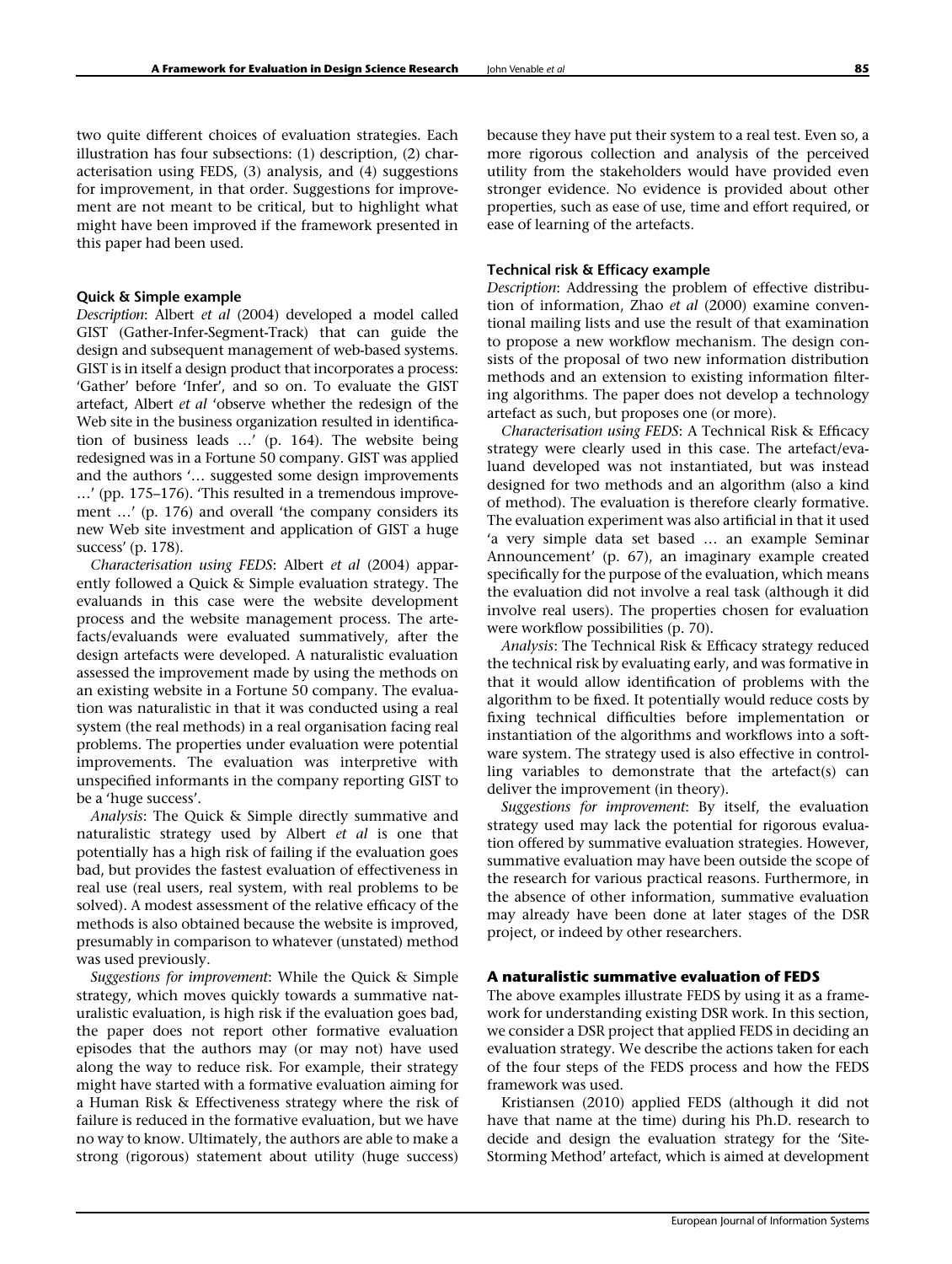of site-specific performative games that typically are used outdoors and not in front of a computer screen. The Site-Storming Method takes into account specifics of the 'site', using these specifics in the game. This in situ design method particularly contributed new ways of balancing creativity and structure in IS design. For example, the designed method accomplishes this by using IDEO-inspired cards ([Best, 2006](#page-13-0)).

As described earlier, the first step in the FEDS process is to explicate the goals and constraints of the research. The goals for the Site-Storming method were that it should be applicable, usable, abstract, and formalised. Subject to the normal time constraints of Ph.D. research, Kristiansen had a limited time to be able to conclude his research, including both the design and the evaluation of the artefact and producing a thesis. As a DSR thesis, a reasonably strong level of rigour is expected and the artefact developed is also expected to work and make a useful contribution. Another issue that needed to be considered is that at the beginning of the research, there was a general lack of knowledge about site-specific games and their design, especially how humans would respond and react. This meant that, to some extent, the development would be exploratory in nature and it was likely that an initial design could have minor or even major flaws. Relating these to the design goals for the DSR evaluation, it would ultimately have to be rigorous, efficient enough to accommodate false starts, and formative in order to learn and improve the method as it developed. From an ethical point of view, there were few constraints except that any research participants should not be disadvantaged by participating. The developed artefact would not be safety critical, so technical rigour was not important from that perspective.

Step 2 in the FEDS process is to choose the evaluation strategy. Since formative evaluation was necessary and in order to conduct the research efficiently, with as few false starts and as little rework as possible, early formative evaluation of one or more designs was needed. However, the need for rigour in the Ph.D. thesis also indicated that a further summative evaluation would be needed.

Further, as speed and usability effectiveness were important, early artificial evaluation was indicated. However, once again the need for rigour indicated that naturalistic evaluation would also be needed. Hence using [Table 1](#page-6-0) it clearly would point to a Human Risk & Effectiveness Strategy with early artificial evaluation episodes followed by summative and naturalistic evaluation,

Step 3 in the FEDS process is to choose the properties to evaluate. In this case, the properties to be evaluated included properties of both the method itself as well as properties of the games developed by the method in order to evaluate the efficacy of the method. As noted above, properties of the method to be evaluated included its applicability and usability. Any resulting games should also be usable, fun, and encourage learning (these criteria based on theory of performative games).

The fourth step is to design the evaluation episodes. Ultimately, the research was conducted in three iterations. The first iteration resulted in the initial design of the Site-Storming Method. The second iteration formatively evaluated the initial design of the Site-Storming Method and developed a revised Site-Storming Method. The third iteration formatively evaluated the revised Site-Storming Method and developed a second revision of the Site-Storming Method. The Site-Storming Method design was validated using the framework presented in this paper 'by using the design process to design several game concepts' ([Kristiansen, 2010,](#page-13-0) p. 37), where all the game concepts were 'evaluated ex ante, and one concept is implemented and evaluated *ex post*' using the game properties described above.

In the first iteration, the initial 'design' of the Site-Storming Method, the evaluation was conducted by applying a conceptual prototype of the approach to the development of a game called 'Gainers N' Drainers'. This evaluation was formative and artificial in that the application was by the researcher rather than real users, the artefact used was the design rather than the realised method, and the application was to the development of a hypothetical example game.

The second evaluation of the conceptual prototype of the method was to design and construct a real game for a 'larger project organization with several participants' ([Kristiansen, 2010,](#page-13-0) p. 38). The game, called 'The Cliff Game' ('Klintespillet' in Danish), was developed for and with a real project owner, who wanted to engage children aged 12–15 in a physical exploration of the natural area around the famous chalk cliffs on the island of Møn, Denmark. This second evaluation of the initial design was again formative, because the Site-Storming Approach was still only conceptually designed. However, the evaluation was more naturalistic as it involved real users and a real problem. The evaluation resulted in important feedback for re-designing the Site-Storming Method.

In the second iteration, the Site-Storming Method was evaluated in three ways. First, it was evaluated by developing (conceptualising and describing) a total of 26 games during 3 different design sessions using the new method, in order to gather experiences and better understand the method. This was done formatively and artificially (not real users, games not intended for further development). Later in the second iteration a comparative study was conducted by developing two games 'The Ball' and 'Switch'. This evaluation was also *formative*, but more *naturalistic* since the games were both implemented.

In the third iteration, a revised, refined, and substantially completed version of the Site-Storming Method was evaluated in two different ways. First, it was evaluated by redesigning 'The Cliff Game' initially designed in the first iteration. Second, it was evaluated by applying the method in a game design workshop in which students worked with pervasive game design. Both evaluations were summative, in that the Site-Storming Method was complete and instantiated for use. The evaluation of the same game allowed comparison and was essentially naturalistic as 'The Cliff' Game was intended to be deployed, was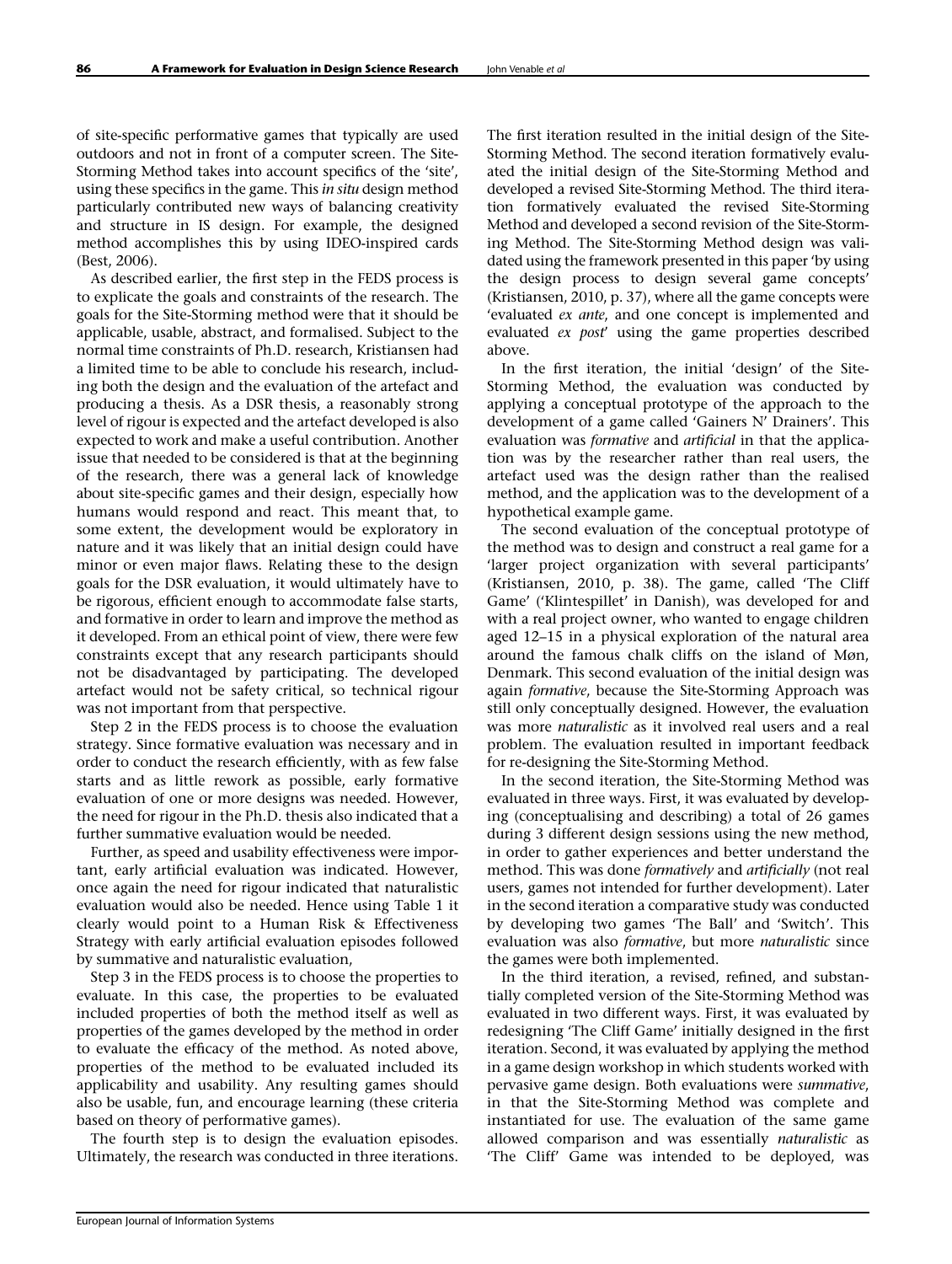developed for real clients, and was tested with potential users. The second evaluation with students was less naturalistic as the designed games were not intended to be implemented or for real use (although they potentially could be).

The most important lesson from the Human Risk & Effectiveness strategy used by Kristiansen is that he responded to the general lack of knowledge about sitespecific games and their design. He made extensive, iterative use of formative evaluation to evaluate different versions of the Site-Storming Method and to redesign and evolve the method as knowledge was gained about its requirements and issues with its design.

Another interesting aspect of this instance of using our evaluation framework was that different criteria were chosen for formative and for summative evaluations. As [Kristiansen \(2010\)](#page-13-0) describes it for the formative evaluations: 'For the … evaluation the chosen criteria was [sic] efficacy and effectiveness, e.g. that the design process delivered several designs that were good examples …' (p. 38). And for the summative evaluations '… the criteria was [sic] efficacy and elegance, e.g. that the designed game lived up to expectations and that the design is aesthetically pleasing' ([Kristiansen, 2010](#page-13-0), p. 39). In both cases Kristiansen decided to choose criteria among the five E's ([Checkland & Scholes, 1990](#page-13-0)).

This project illustrates how the strategic use of different kinds of evaluation episodes helps establish the quality of the knowledge delivered by the design science. The progress from formative and artificial evaluations towards more summative and more naturalistic evaluations adds rigour. This rigour strengthens not only the evidence about the utility of the Site-Storming Method in its real use environment, but also the concomitant knowledge contribution pertaining to the balance of creativity and structure. Concerning use of the framework, [Kristiansen](#page-13-0) [\(2010\)](#page-13-0) concludes that 'applying scientific methods to the evaluation is seen as necessary to recognize the design process as design science research' (p. 41).

In summary, the use of FEDS by Kristiansen to successfully determine an appropriate strategy for his DSR research provides useful evidence of the utility of the FEDS framework and process to determine and execute an appropriate evaluation strategy to successfully complete a DSR project. The case study further demonstrates the flexibility of the approach to accommodate difficult and conflicting goals and constraints in the context of a DSR project.

## **Discussion**

There is a wide range of literature within and outside DSR that identifies different methods and paradigms for how to evaluate (e.g., in Nunamaker et al[, 1990/1991; March &](#page-13-0) [Smith, 1995; Hevner](#page-13-0) et al, 2004; [Vaishnavi & Kuechler,](#page-13-0) [2004](#page-13-0); [Venable, 2006](#page-13-0); [Peffers](#page-13-0) et al, 2008; Sein et al[, 2011](#page-13-0); [Kuechler & Vaishnavi, 2012](#page-13-0)). However, the prior literature provides little guidance on how (and why) to select appropriate methods or develop a strategy for what to evaluate,

when, and how to conduct evaluation activities in DSR. This paper extends that literature by providing the FEDS framework and process as a means to guide DSR researchers towards the development of a suitable evaluation strategy to match a specific DSR project's situation.

FEDS is a novel evaluation framework uniquely suited to use in DSR. An important feature of the FEDS framework is its focus on the two key purposes of evaluation in DSR. In DSR, evaluation regards not only the utility aspect of the artefact in the environment, but also the quality of the knowledge contributed by the construction of the artefact. In order to better achieve both purposes, researchers can design a FEDS evaluation strategy that not only fits the goals and setting of the DSR project, but also sustains both the utility of the artefact in its environment and the transfer of knowledge to others.

Previous work largely assumes that DSR evaluations are monomorphic (only one kind of evaluation episode is needed). For example, Gill & [Hevner \(2013\)](#page-13-0) provide guidelines for expanding evaluation to address not only utility, but also fitness and usefulness. But typically such guidance has not extended to dynamic evaluation designs that entail more than one kind of evaluation. Because design researchers can carry out more than one evaluation episode, more than one approach is possible in a single DSR project or programme. In fact many can be applied, as demonstrated in the previous section. It is possible to mix artificial and naturalistic evaluation as well as non-empirical, positivist, interpretive, and critical evaluation methods, supporting a pluralist view of science, where each has its strengths in contributing to a robust evaluation depending on the circumstance.

The validity and strength of an evaluation study for DSR is situated in the paradigm of the evaluation and how it evaluates the artefact's achievement of its intended purpose(s). An artificial evaluation derives strength in its validity from the reduction of reality to abstract properties, including those of the artefact and its intended surroundings and purpose. Such evaluations benefit from control and testing of these abstract properties and more directly link any results with efficacy in achieving the artefact's purpose. A naturalistic evaluation derives strength in its validity from actual performance against purpose in its intended environment. Abstraction and control are sacrificed for an examination of the artefact's effectiveness in achieving fulfilment of its purpose in the natural world. There are advantages to both artificial evaluation (such as more control, lower cost, and better theoretical validity) and naturalistic evaluation (such as more realism and better objective validity). Evaluation of artefacts in artificial settings is not limited to simple experimental settings, but includes somewhat imaginary or simulated settings where the technology (or its representation) can be studied under substantially artificial conditions.

#### Conclusion

How to go about choosing and designing an appropriate evaluation strategy (or approach) is a very significant issue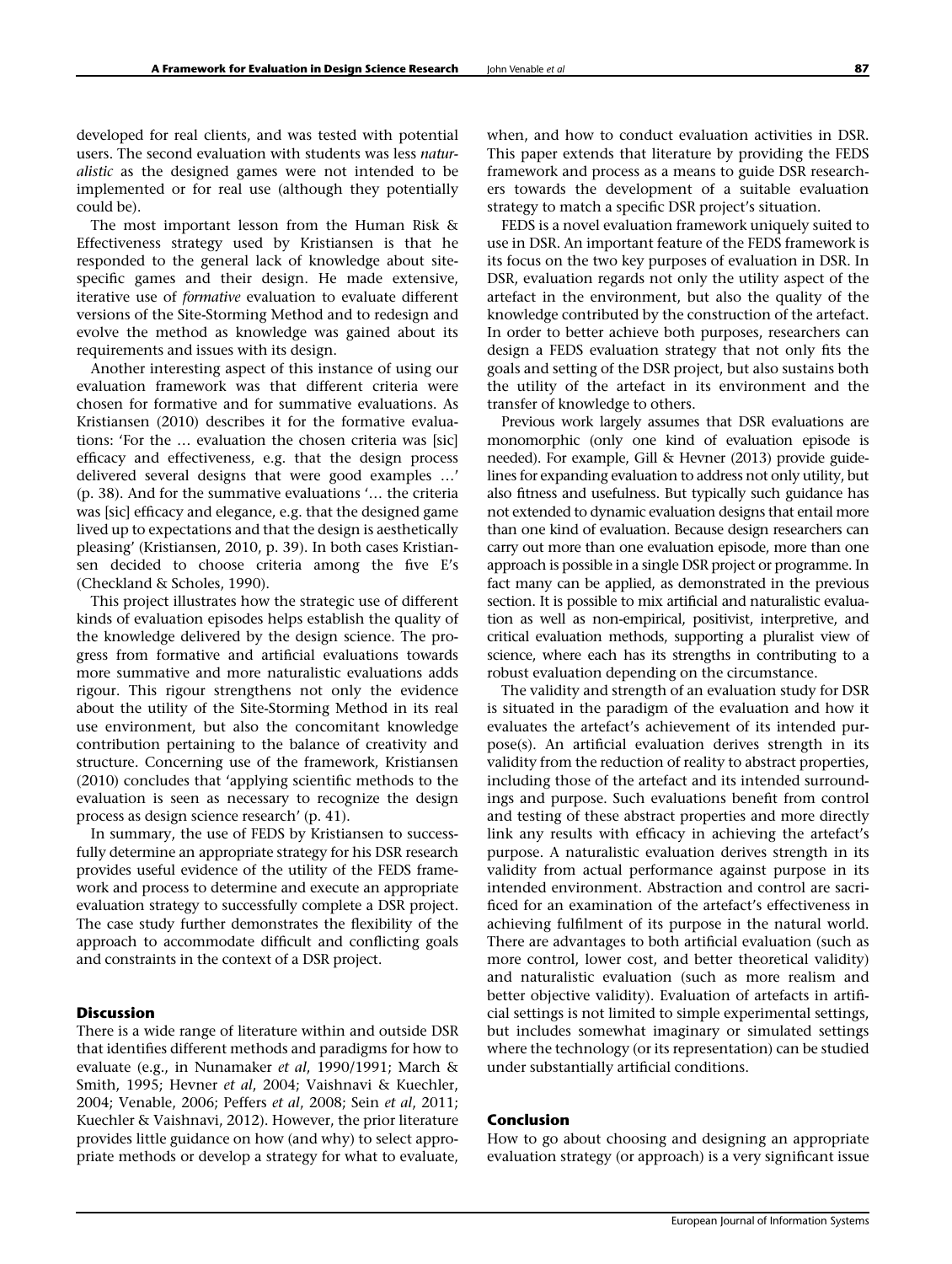<span id="page-12-0"></span>in IS DSR, which is under-addressed in the extant DSR literature. In this paper, we have developed and presented the FEDS framework and four-step evaluation design process based on an analysis and synthesis of works on evaluation in DSR and more generally across other domains.

We have also illustrated and evaluated the framework by using it to analyse two pre-existing DSR studies. We have further provided evidence of the effectiveness of the FEDS framework and process by describing a naturalistic summative evaluation study that applied the framework for developing a DSR evaluation strategy. These examinations highlighted features of the framework and provided evidence of its utility.

The contribution of FEDS is its unique suitability for guiding the design of effective strategies for the evaluation of design artefacts and design theories within DSR projects or programs. The evidence provided indicates that the FEDS framework and evaluation design process should help future DSR researchers (especially novice DSR researchers) to design and improve their DSR evaluation activities. The framework aids DSR researchers by offering a strategic view of DSR evaluation according to two dimensions: functional purpose (formative vs summative evaluation) and evaluation paradigm (naturalistic vs artificial evaluation). The formative perspective captures the possibility to reduce risk by evaluating early, before undergoing the cost and effort (possibly wasted) of building and rigorously evaluating an instantiation of a significantly flawed design for the artefact. The summative perspective offers the possibility of evaluating the instantiated artefact in reality, not just in theory or hypothetically. Naturalistic evaluation methods offer the possibility to evaluate the real artefact in use by real users solving real problems, while artificial evaluation methods offer the possibility to control potential confounding variables more carefully

# About the authors

John Venable is Associate Professor and Director of Research in the School of Information Systems and Co-Director of the Not-for-Profit Research Initiative at Curtin University, Perth, Western Australia. His research interests include IS modelling and development methods, research methods, problem solving methods, knowledge management, and organisational culture and change management.

Jan Pries Heje is Professor in IS, Roskilde University, Denmark. He serves as Chair to IFIP Technical Committee 8 on IS. His research focuses on designing and building innovative solutions to managerial and organizational IT problems. Jan has published more than 200 books and papers in quality journals and conferences.

#### References

and prove or disprove design hypotheses, design theories, and the utility of design artefacts. The four different evaluation strategies identified should inspire DSR researchers to consider alternative evaluation strategies and the criteria identified should guide the appropriate choice of strategy. The four-step evaluation design process provides further guidance to DSR researchers on applying the FEDS framework and deciding what particular evaluation strategy(ies) to use on a particular DSR project/programme, by focusing their attention on different relevant aspects, such as goals and properties, in addition to the evaluation's functional purpose and paradigm inherent in the two dimensions of the framework.

While not a primary purpose of developing FEDS, the application of FEDS to two example DSR studies also shows that FEDS is also helpful in understanding the evaluation strategies of past DSR studies.

The research leading to and evaluating the FEDS Framework and Evaluation Design Process for DSR has limitations. The evaluation of the framework and process is limited to a small number of studies. Further application and evaluation, particularly on a variety of developed artefacts, would provide further validation of the approach. Another avenue for future work is to develop other novel strategies, and to explore further the value of hybrid strategies. The FEDS framework and evaluation design process would also benefit from further research to enhance their features as well as developing training materials to convey them more clearly to their future users.

#### Acknowledgements

This research was supported by the Curtin University School of Information Systems and the Curtin Business School.

Richard L. Baskerville is a Board of Advisors Professor of Information Systems at Georgia State University and Professor in the School of Information Systems at Curtin University, Perth, Australia. His research and authored works regard security of information systems, methods of information systems design and development, and the interaction of information systems and organizations. Baskerville is Editor Emeritus and past Editor-in-Chief of the European Journal of Information Systems. He is a Chartered Engineer, holds a B.S. summa cum laude, from The University of Maryland, and the M.Sc. and Ph.D. degrees from The London School of Economics, University of London.

BASKERVILLE R, PRIES-HEJE J and VENABLE JR (2007) Soft design science research: extending the boundaries of evaluation in design science research. 2nd International Conference on Design Science Research in

ALBERT TC, GOES PB and GUPTA A (2004) GIST: a model for design and management of content and interactivity of customer-centric web sites. MIS Quarterly 28(2), 161–182.